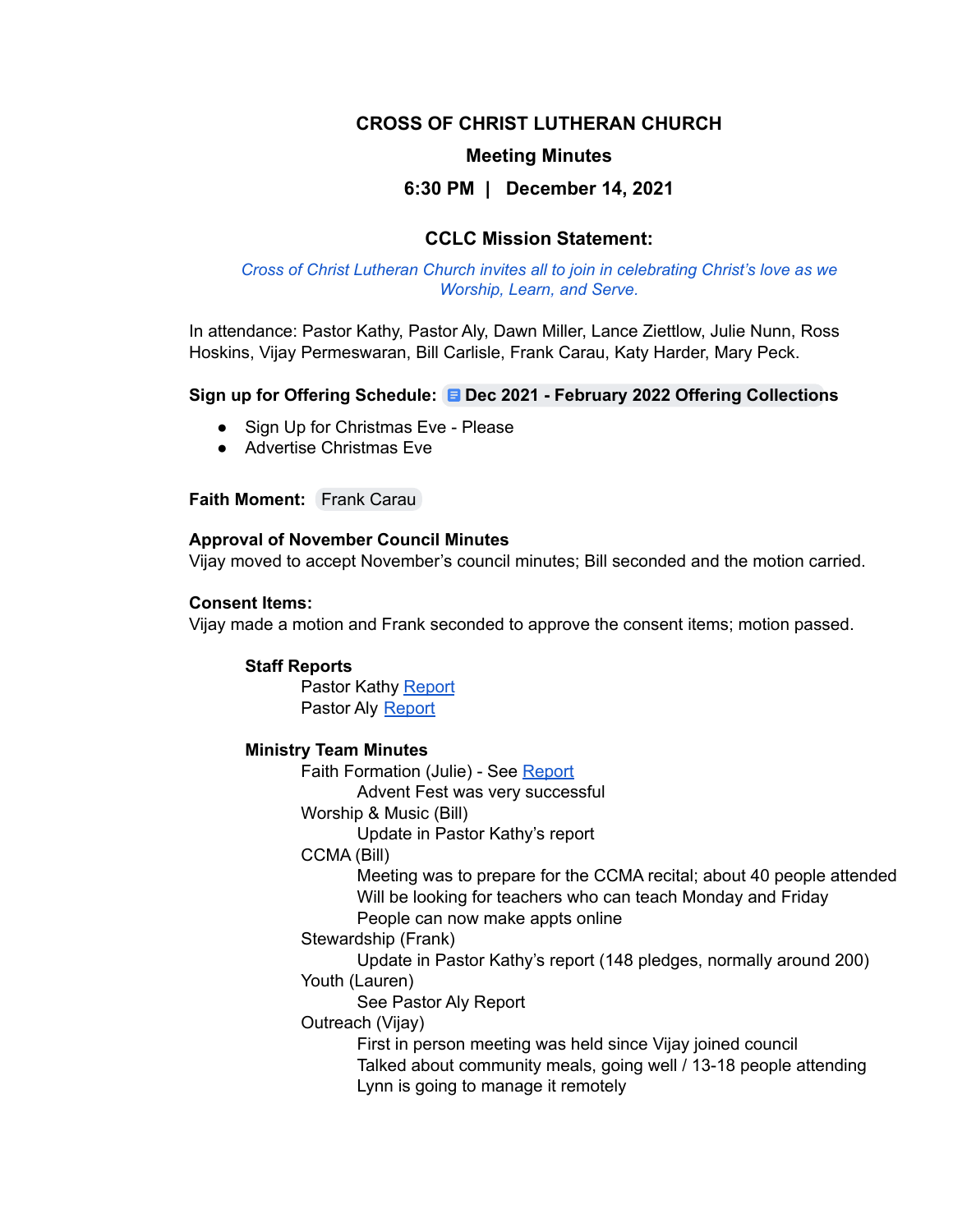Safe parking needs to work on a new phone & Ed updated contract. Also more volunteers are needed

Code blue - hotel vouchers available in Broomfield if temps go below 32 degrees; want to promote this more, will print flyers for people to help distribute

Doing coin boxes for Lent

Planning Easter food drive for Broomfield Fish

Long Range Planning (Paul)

LRP is serving as transition team (see new business)

Evangelism (Ross)

Main topic is reengagement of the congregation

Golden Oldies has decreased; may change name to spur interest

Looking at activities for people under 65

Looking at a mother and tots group

Chili cookoff- planned for late Feb/early March

Preschool (Katy)

Did not meet but approved via email tuition, fees and staff bonuses Property (Dawn) - See [Report](https://docs.google.com/document/d/10EA_3UGTtc4xJGzsFEpPNwpt0vI1mTl1D9xips2vNrY/edit)

Received donation to upgrade lighting to LEDs Will add railing to top level of choir risers

# **SubTeam Reports**

Finance Team: See Treasurer Report

Tech Team - No Meeting

- Whitney is coordinating Bob Ramey and Staff to update website
- Staff evaluated website and think less is more

# **UNFINISHED BUSINESS**

- Call Committee Formation
	- Google form nomination will go out in newsletter and paper form will be available
	- For Sundays in January, council will be in narthex to accept forms
	- At Feb. council meeting, council will appoint the committee

# **NEW BUSINESS**

- Budget for 2022
	- Finance committee met and looked at preliminary budget
	- Working on adjusting expenses as more income comes in
	- Will likely need to look at areas to cut expenses
- Called to More
	- Per Thrivent analysis, the Called to More money is recommended to be used to pay down mortgage; will save about 23,098 in interest
		- Frank moved and Vijay seconded that council recommend to the congregation that the Called to More money be used to pay down the mortgage on the newest addition.
		- The congregation will vote at the annual meeting
- Rick Bobbitt resigning effective end of the year